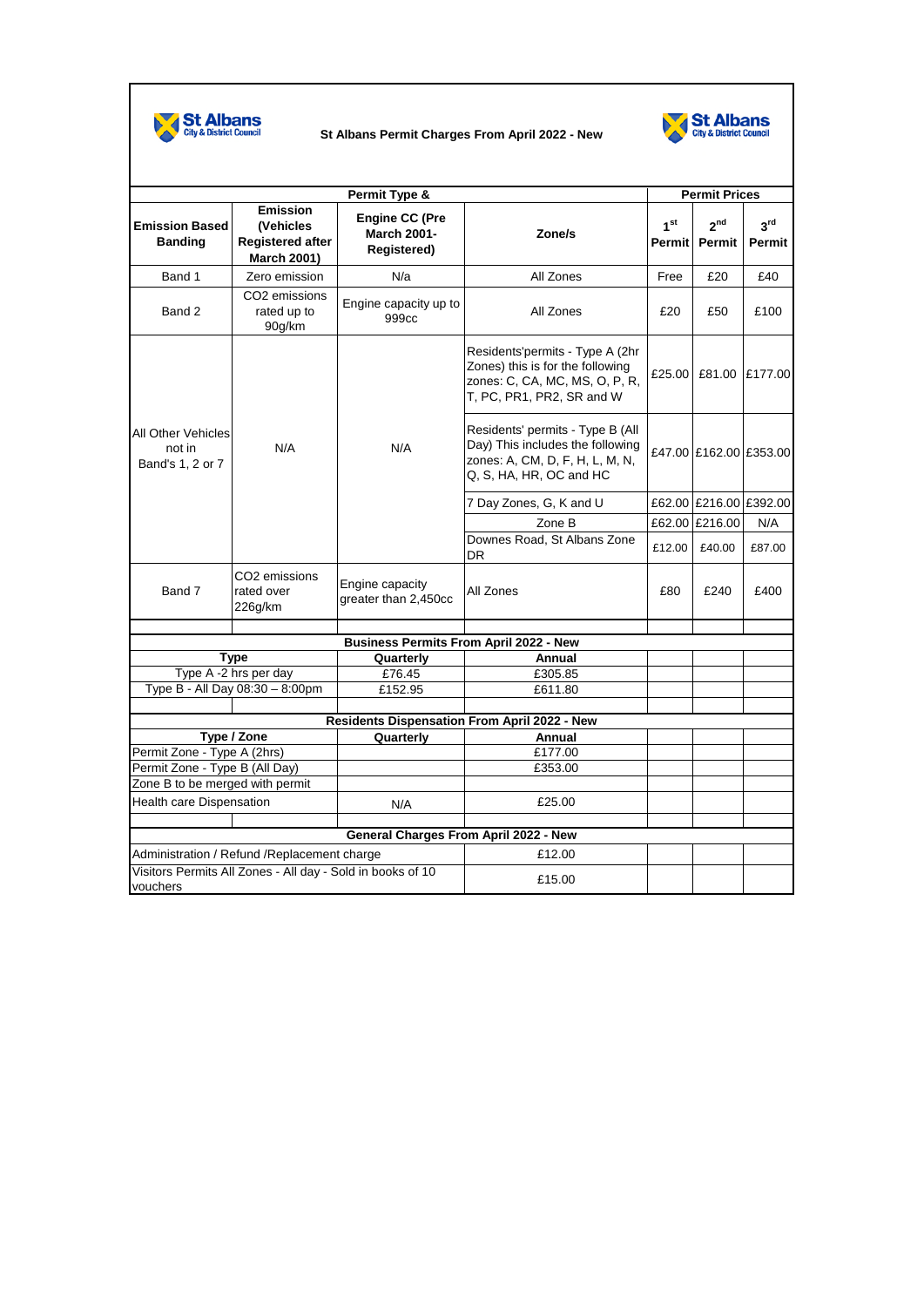

## **ELIGIBLE PROPERTY LIST By Zone St Albans**



Last updated April 2022

## **Eligibility is not guaranteed and is subject to a successful application.**

**Please note that eligibility excludes any property built or redeveloped after the introduction of the relevant Traffic Regulation Order or Parking places Order even if it is not listed as excluded. This includes properties where there has been an increase in the number of individual dwellings i.e. A single or previous commercial property converted to flats. Any refused application will be fully refunded**

|                                       |                                                                                                                                | <b>Maximum</b><br>number of     |
|---------------------------------------|--------------------------------------------------------------------------------------------------------------------------------|---------------------------------|
| Street                                | <b>Properties Eligible</b>                                                                                                     | <b>Permits per</b><br>Household |
| Zone A                                |                                                                                                                                |                                 |
| <b>Britton Avenue</b>                 | All                                                                                                                            | 3                               |
| <b>Catherine Street</b>               | 55 to 81 odd                                                                                                                   | 3                               |
| <b>Church Crescent</b>                | All                                                                                                                            | 3                               |
| Etna Road                             | All                                                                                                                            | 3                               |
| <b>Folly Lane</b>                     | 5 to 19 odd                                                                                                                    | 3                               |
| Folly Lane                            | 28 to 100 even and 128 to 186 evens                                                                                            | 3                               |
| Gombards                              | All                                                                                                                            | 3                               |
| <b>Russell Avenue</b>                 | All                                                                                                                            | 3                               |
| Selby Avenue                          | All                                                                                                                            | 3                               |
| <b>Spencer Street</b>                 | All - Eligible for either Zone A or Zone B (not both) (visitor permits must be<br>same zone)                                   | 2                               |
| <b>Stapley Road</b>                   | All                                                                                                                            | 3                               |
| <b>Upton Avenue</b>                   | All                                                                                                                            | 3                               |
|                                       | 42, 42a, 42b and 42c, 50 to 60 evens and                                                                                       |                                 |
| Verulam Road                          | 179 to 181a odds                                                                                                               | 3                               |
| <b>Worley Road</b>                    | 1 to 47 odds and 2 to 10, 18 to 60 evens                                                                                       | 3                               |
| Zone B                                |                                                                                                                                |                                 |
| Abbey Mill Lane                       | All (Excluding Parkside House and Abbey Mills Development)                                                                     | 2                               |
| <b>Boot Alley off Chequers Street</b> | 6A, 6B, 8A AND 9B only                                                                                                         | $\overline{2}$                  |
| Bows Lyon Mews                        | No. 25 only                                                                                                                    | $\overline{2}$                  |
| <b>Caesars Court</b>                  | All                                                                                                                            | $\overline{2}$                  |
| College Place                         | All                                                                                                                            | $\overline{2}$                  |
| <b>College Street</b>                 | All                                                                                                                            | $\overline{2}$                  |
| <b>Fishpool Street</b>                | All (Excluding St Michaels Manor) odd, 2 to 198 even                                                                           | $\overline{c}$                  |
| French Row off Market Place           | All                                                                                                                            | $\overline{2}$                  |
| George Street                         | All                                                                                                                            | $\overline{2}$                  |
| <b>High Street</b>                    | All                                                                                                                            | $\overline{2}$                  |
| Lower Dagnall Street                  | <b>ALL</b><br>20 Lower Dagnall Street limited to 1 permit per flat.<br>Excludes 11a The Old Meeting House, Flats 1 to 14       | 2                               |
| <b>Market Place</b>                   | All                                                                                                                            | $\overline{2}$                  |
| <b>Monastery Close</b>                | Limited to Visitors Permits only (not eligible for residents permits)                                                          | $\overline{2}$                  |
| <b>New England Street</b>             | All                                                                                                                            | 2                               |
| <b>Orchard Street</b>                 | All                                                                                                                            | $\overline{2}$                  |
| Pudding Lane off Market Place         | 1, 2, 2A, 3, 4, 4A, and 5 and flats 1 to 4 Elliot House 1a Pudding Lane                                                        | $\overline{2}$                  |
| Queens Street                         | <b>ALL</b>                                                                                                                     | $\overline{2}$                  |
| Romeland                              | All                                                                                                                            | $\overline{2}$                  |
| <b>Romeland Hill</b>                  | 1, 1a, 2, 3, 4 including rooms 1 to 5, 5, 6 including flats 1 to 5 and number 7<br>Romeland Hill (Excluding Tankerfield Place) | $\mathbf{2}$                    |
| Southend Cottages                     | 1 and $2$                                                                                                                      | $\mathbf 2$                     |
| Southend Cottages                     | 1 and $2$                                                                                                                      | $\overline{2}$                  |
| <b>Spencer Street</b>                 | All - Eligible for either Zone A or Zone B (not both) (visitor permits must be<br>same zone)                                   | $\overline{2}$                  |
| St. Michael's Court                   | $1$ to $8$                                                                                                                     | 2                               |
| St.Michael's Court                    | $\overline{1}$ to 8                                                                                                            | $\overline{c}$                  |
| <b>Temperance Street</b>              | All                                                                                                                            | $\overline{c}$                  |
| <b>Upper Dagnall Street</b>           | 18 to 20                                                                                                                       | $\overline{2}$                  |
| Verulam Road                          | 1 to 95 odd and 26 to 60 even                                                                                                  | $\overline{2}$                  |
| <b>Welclose Street</b>                | All                                                                                                                            | 2                               |
| <b>Spicer Street</b>                  | All                                                                                                                            | $\overline{2}$                  |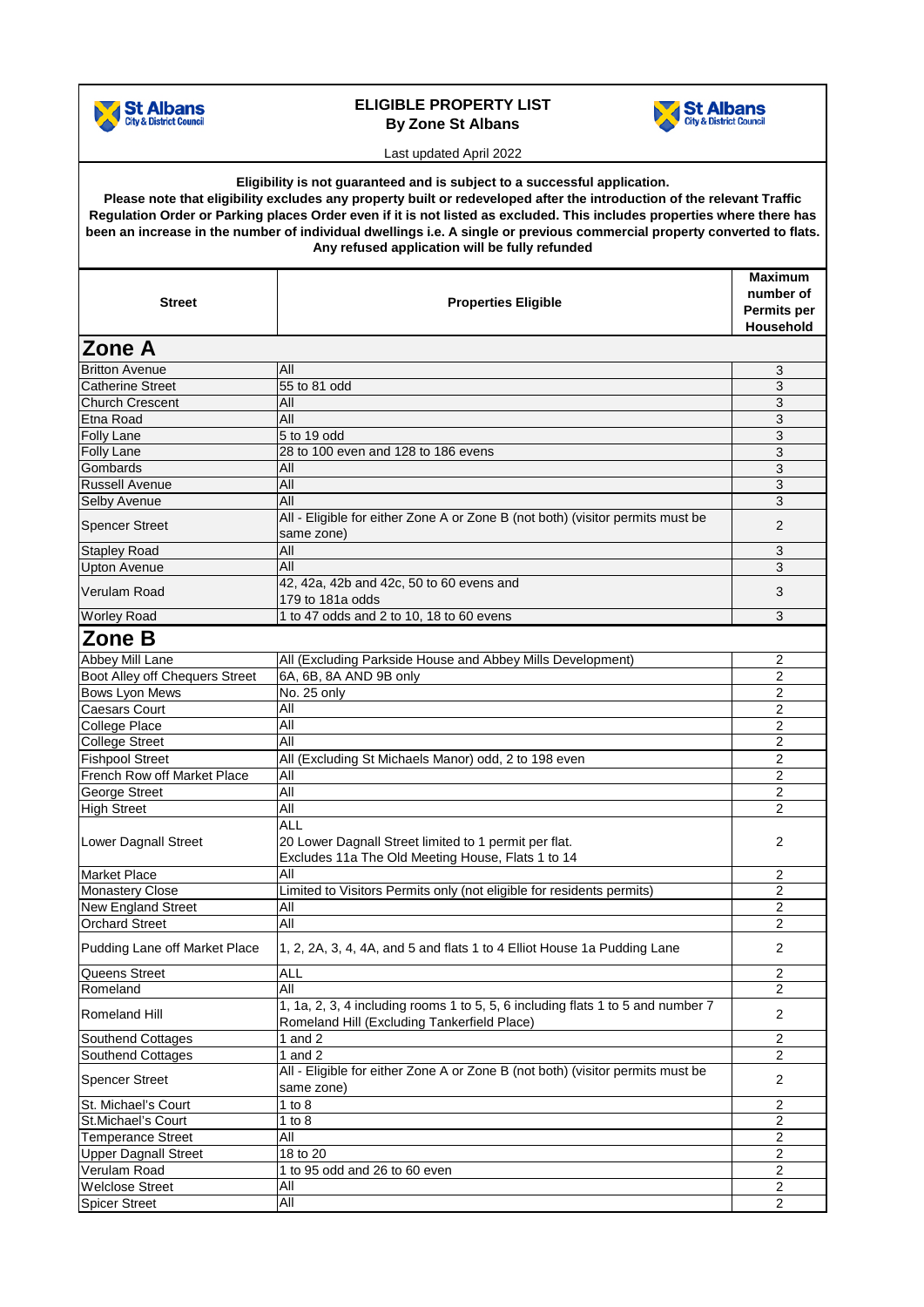|                                            |                                                              | <b>Maximum</b><br>number of      |
|--------------------------------------------|--------------------------------------------------------------|----------------------------------|
| <b>Street</b>                              | <b>Properties Eligible</b>                                   | Permits per                      |
|                                            |                                                              | Household                        |
| Zone C                                     |                                                              |                                  |
| Abbey View Road                            | All                                                          | 3                                |
| <b>Branch Road</b>                         | 1 to $7$                                                     | 3                                |
| Gonnerston                                 | 1 to 22                                                      | 3                                |
| <b>Hill Street</b>                         | All                                                          | 3                                |
| King's Road                                | 1 to 67                                                      | 3                                |
| Kingsbury Avenue                           | All                                                          | 3                                |
| <b>Mount Pleasant</b>                      | 11 to 41 odd                                                 | 3                                |
| <b>Mount Pleasant</b>                      | 2, 4, 24, 26, 28                                             | 3                                |
| <b>Offa Road</b><br><b>Portland Street</b> | All<br>All                                                   | $\overline{3}$<br>$\overline{3}$ |
| The Lawns                                  | 1 to 24                                                      | 3                                |
| Verulam Road                               | 97 to 187 odd                                                | 3                                |
| <b>Zone CA</b>                             |                                                              |                                  |
| <b>Barncroft Way</b>                       | All                                                          | 3                                |
| Colindale Avenue                           | <b>All</b>                                                   | 3                                |
| Cunningham Avenue                          | All                                                          | 3                                |
| Cunningham Avenue Allotments               | Cunningham avenue Allotment Holders (1 resident permit only) | 1                                |
| Cunningham Hill Road                       | All                                                          | 3                                |
| Greenbanks                                 | 1 to $7$                                                     | 3                                |
| <b>Hordle Gardens</b>                      | All                                                          | 3                                |
| Kenton Gardens                             | All                                                          | 3                                |
| <b>Orchard Close</b>                       | All                                                          | 3                                |
| <b>Zone CM</b>                             |                                                              |                                  |
| <b>Coach Mews</b>                          | 1 to 19                                                      | 3                                |
| Zone D                                     |                                                              |                                  |
| <b>Ashwell Street</b>                      | All                                                          | 3                                |
| <b>Cannon Street</b>                       | All                                                          | 3                                |
| <b>Folly Avenue</b>                        | All                                                          | 3                                |
| <b>Folly Lane</b>                          | 2 to 26 even                                                 | 3                                |
| <b>Kimberley Road</b>                      | All                                                          | 3                                |
| Ladysmith Road                             | All                                                          | 3                                |
| Normandy Road                              | <b>All</b>                                                   | 3                                |
| <b>West View Road</b>                      | All                                                          | 3                                |
| <b>Zone DR</b>                             |                                                              |                                  |
| Downes Road All                            | All                                                          | 3                                |
| Zone F                                     |                                                              |                                  |
| <b>Bernard Street</b>                      | All                                                          | 3                                |
| <b>Catherine Street</b>                    | 24 to 74 even                                                | 3                                |
| <b>Church Street</b>                       | All                                                          | 3                                |
| Dalton Street<br><b>Grange Street</b>      | All                                                          | $\overline{3}$                   |
| Pemberton Almshouses                       | All<br>All                                                   | 3<br>3                           |
|                                            |                                                              |                                  |
| <b>Zone G</b>                              |                                                              |                                  |
| <b>Church Green</b>                        | 62 to 80                                                     | 3                                |
| Zone H                                     |                                                              |                                  |
| <b>Clifton Street</b>                      | <b>ALL</b>                                                   | 3                                |
| <b>Essex Street</b>                        | All                                                          | 3                                |
| <b>Hall Place Gardens</b>                  | 1 to 19 odd and 2 to 14 even                                 | 3                                |
| St.Peter's Road                            | 1 to 33 odd, The Old Workshop                                | 3                                |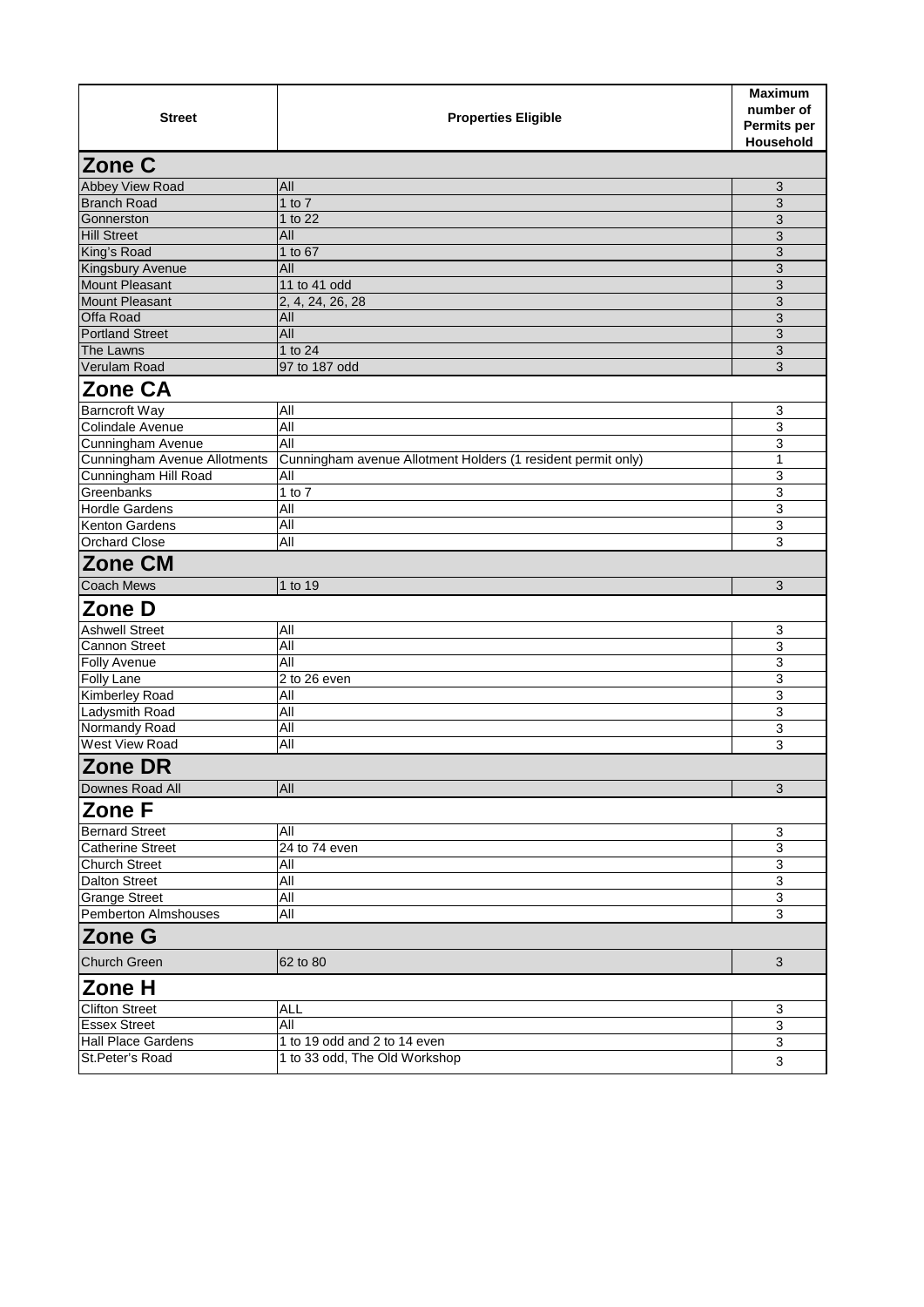|                              |                                                         | <b>Maximum</b>            |  |  |
|------------------------------|---------------------------------------------------------|---------------------------|--|--|
| <b>Street</b>                | <b>Properties Eligible</b>                              | number of                 |  |  |
|                              |                                                         | Permits per               |  |  |
|                              |                                                         | <b>Household</b>          |  |  |
| <b>Zone HA</b>               |                                                         |                           |  |  |
| <b>Alban Avenue</b>          | 1 to 27, 4a, 5a, 10a, 14a, 15a                          | 3                         |  |  |
| <b>Batchwood View</b>        | 1 to 26, 39 to 51 odds                                  | 3                         |  |  |
| Eleanor Avenue               | 1 to 15                                                 | 3                         |  |  |
| <b>High Grove</b>            | 1 to 20                                                 | $\mathbf{3}$              |  |  |
| Margaret Avenue              | 1 to 18                                                 | 3                         |  |  |
| St Augusta Court             | All                                                     | 3                         |  |  |
| <b>Waverley Road</b>         | 58 to 94                                                | 3                         |  |  |
| Zone HC                      |                                                         |                           |  |  |
| <b>Havercroft Close</b>      | 1 to 14                                                 | 3                         |  |  |
| <b>Zone HR</b>               |                                                         |                           |  |  |
| <b>Hatfield Road</b>         | Odds 221 to 227, 237, 257 to 265                        | 3                         |  |  |
| <b>Hatfield Road</b>         | Evens 246 to 258, 268 to 280, 284 to 314                | 3                         |  |  |
| Zone K                       |                                                         |                           |  |  |
| Alexandra Road               | All                                                     | 3                         |  |  |
|                              | 3 to 55 odd and 2 to 70 even                            |                           |  |  |
| Alma Road                    | (Florence Court ALL - Limited to Visitors permits only) | 3                         |  |  |
|                              | (excluding Telford Court)                               |                           |  |  |
| Ardentinny, Grosvenor Road   | All                                                     | 3                         |  |  |
| <b>Bedford Road</b>          | All                                                     | 3                         |  |  |
| Florence Court off Alma Road | ALL - Limited to Visitors permits only                  | Visitors Only             |  |  |
| Francis Court off Alma Road  | Numbers 1 to 6                                          | 3                         |  |  |
| Grosvenor Court              | All                                                     | 3                         |  |  |
| <b>Grosvenor Road</b>        | 1 to 9 odd, 20 to 28 even and 34 to 42 even             | 3                         |  |  |
| <b>Inkerman Road</b>         | All                                                     | 3                         |  |  |
| Lattimore Road               | 58 to 74                                                | 3                         |  |  |
| Lime Tree Place              | All                                                     | 3                         |  |  |
| Oswald Road                  | All (Synagogue eligible for up to 10 residents permits) | 10                        |  |  |
| <b>Ridgmont Road</b>         | All                                                     | 3                         |  |  |
| Victoria Street              | 82 to 148 even                                          | 3                         |  |  |
| <b>Zone L</b>                |                                                         |                           |  |  |
| Liverpool Road               | All                                                     | 3                         |  |  |
| <b>Zone M</b>                |                                                         |                           |  |  |
| <b>Albert Street</b>         | All                                                     | $\overline{3}$            |  |  |
| <b>Hart Road</b>             | All                                                     | $\overline{3}$            |  |  |
| <b>Holywell Hill</b>         | 1 to 23 odds, 2 to 34 evens                             | 3                         |  |  |
| Keyfield Terrace             | All                                                     | 3                         |  |  |
| London Road                  | 2 to 98 even and 1 to 15c odds                          | $\overline{3}$            |  |  |
| Old London Road              | 1 to 11 odds, 2 to 12 evens                             | $\overline{3}$            |  |  |
| Pageant Road                 | All                                                     | $\overline{3}$            |  |  |
| Watsons Walk                 | All                                                     | 3                         |  |  |
| <b>Zone MC</b>               |                                                         |                           |  |  |
| <b>Boleyn Drive</b>          | All                                                     | 3                         |  |  |
| <b>Cottonmill Lane</b>       | Odds 21 to 51, Evens 28 to 52                           | $\ensuremath{\mathsf{3}}$ |  |  |
| <b>Leyland Avenue</b>        | All                                                     | $\overline{3}$            |  |  |
| Mentmore Road                | All                                                     | $\overline{3}$            |  |  |
| <b>Nunnery Close</b>         | All                                                     | $\overline{3}$            |  |  |
| Sadleir Road                 | All                                                     | $\overline{3}$            |  |  |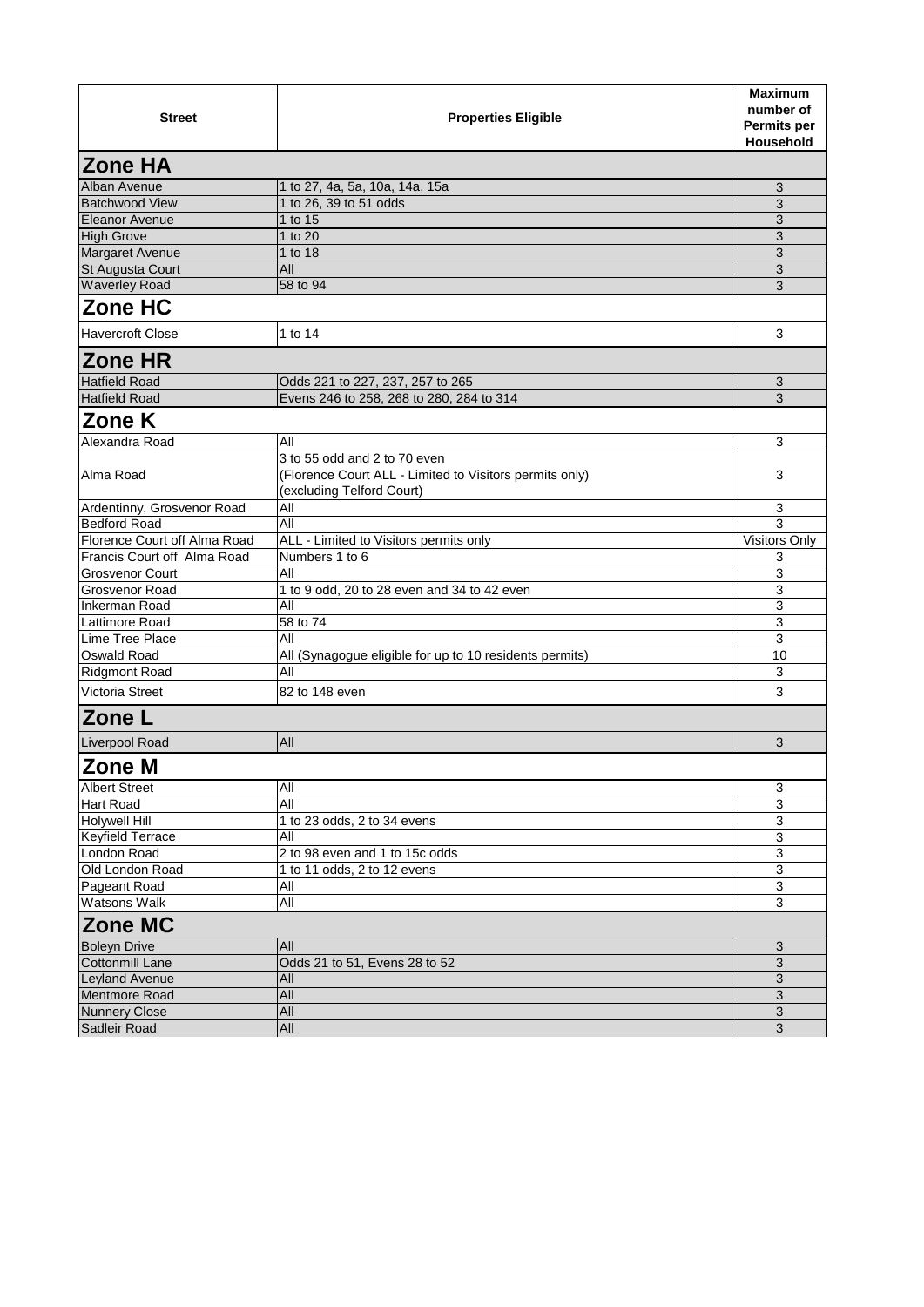| <b>Street</b>                        | <b>Properties Eligible</b>                                                                                                                                                                                                                                                                                                                                                                                                                                                                                                                                                                                                                                                                                                             | <b>Maximum</b><br>number of<br><b>Permits per</b><br>Household |
|--------------------------------------|----------------------------------------------------------------------------------------------------------------------------------------------------------------------------------------------------------------------------------------------------------------------------------------------------------------------------------------------------------------------------------------------------------------------------------------------------------------------------------------------------------------------------------------------------------------------------------------------------------------------------------------------------------------------------------------------------------------------------------------|----------------------------------------------------------------|
| <b>Zone MS</b>                       |                                                                                                                                                                                                                                                                                                                                                                                                                                                                                                                                                                                                                                                                                                                                        |                                                                |
| <b>Battlefield Road</b>              | 1, 2, 3, 4, 5, 6, 7, 9, 10, 11, 12, 13, 14, 15, 16, 17, 18, 19, 20, The Annexe no.<br>20, 21, 22, 23, 24, 25, 26, 27, 28, 29, 30, 31, 32, 33, 34, 35, 36, 37, 38, 39, 40,<br>41, 42, 43, 44, 45, 46, 47, 48, 49, 50, 51, 52, 53, 55, 57, 59, 61, 63, 65, 2a, 2b,<br>1 Canterbury Court, 10 Canterbury Court, 11 Canterbury Court, 12 Canterbury<br>Court, 13 Canterbury Court, 14 Canterbury Court, 15 Canterbury Court, 16<br>Canterbury Court, 17 Canterbury Court, 18 Canterbury Court, 2 Canterbury<br>Court, 3 Canterbury Court, 4 Canterbury Court, 5 Canterbury Court, 6<br>Canterbury Court, 7 Canterbury Court, 8 Canterbury Court, 9 Canterbury<br>Court, Battlefield Road and (Clare Lodge, 8 Battlefield Road (20 permits) | 3                                                              |
| <b>Charmouth Court</b>               | 1, 2, 3, 4, 5, 6, 7, 8, 9, 10, 11, 12, 13, 14, 15, 16, 17, 18, 19, 20, 21, 22, 23, 24,<br>25, 26, 27, 28, 29, 30, 31, 32, 33, 34, 35, 36, 37, 38, 39, 40, 41, 42, 43, 44, 45                                                                                                                                                                                                                                                                                                                                                                                                                                                                                                                                                           | 3                                                              |
| <b>Charmouth Road</b>                | 1, 2, 3, 4, 5, 6, 7, 8, 9, 10, 11, 12, 13, 14, 15, 16, 17, 18, 19, 20, 21, 22, 23, 24,<br>25, 26, 27, 28, 29, 30, 31, 32, 33, 34, 35, 36, 37, 38, 39, 40, 41, 42, 43, 44, 45,<br>46, 47, 48, 49, 50, 51, 52, 53, 54, 55, 56, 57, 58, 59, 60, 61, 62, 63, 64, 65, 66,<br>67, 68, 69, 71, 73, 75, 77, 78, 79, 80, 81, 82, 83, 84, 85, 86, 87, 88, 89, 90, 91,<br>92, 93, 94, 95, 96, 97, 98, 99, 100, 101, 102, 103, 104, 105, 106, 107, 108,<br>109, 110, 111, 113, 115, 117, 119, 121, 123, 125, 127, 129, 131, 133, 135,<br>137, 139, 141, 143, 145, 64a, 64b, 66a                                                                                                                                                                    | 3                                                              |
| Faircross Way                        | 1, 2, 3, 4, 5, 6, 7, 8, 9, 10, 11, 12, 13, 14, 15, 16, 17, Alban House no.17a, 18,<br>19, 20, 21, 26, 28, 29, 30, 32, 34, 36, 38, 40, 42, 44, 46, 48, 52, 54                                                                                                                                                                                                                                                                                                                                                                                                                                                                                                                                                                           | 3                                                              |
| <b>Gurney Court Road</b>             | 2, 3, 4, 5, 6, 7, 8, 9, 10, 11, 12, 13, 14, 15, 16, 17, 18, 19, 20, 21, 22, 23, 24,<br>25, 26, 27, 28, 29, 30, 31, 32, 33, 34, 35, 36, 37, 38, 39, 40, 41, 42, 43, 44, 45,<br>46, 47, 48, 49, 50, 51, 52, 53, 54, 55, 56, 57, 58, 59, 60, 61, 62, 63, 64, 65, 66,<br> 67, 68, 69, 70, 71, 72, 73, 74, 75, 76, 77, 78, 79, 80, 81, 82, 83, 84, 85, 86, 87,<br>88, 89, 90, 91, 92, 93, 94, 95, 96, 97, 98, 99, 100, 101, 102, 103, 104, 105,<br>106, 107, 108, 109, 110, 111, 112, 113, 114, 115, 116, 117, 118, 119, 120,<br>121, 122, 123, 124, 125, 126, 127, 128, 129, 130, 131, 132, 133, 134, 135,<br>136, 137, 138, 139, 140, 141, 142, 143, 144, 145, 146, 147, 149, 151, 153,<br>155, 157, 159, 161, 163, 165, 167, 161a        | 3                                                              |
| <b>Hall Heath Close</b>              | 1, 2, 3, 4, 5, 6, 8                                                                                                                                                                                                                                                                                                                                                                                                                                                                                                                                                                                                                                                                                                                    | 3                                                              |
| Lancaster Road                       | 1, 2, 3, 4, 5, 6, 7, 8, 9, 10, 11, 12, 14, 15, 16, 17, 18, 19, 20, 21, 22, 23, 24, 25,<br>26, 27, 28, 29, 30, 31, 32, 32a, 33, 34, 35, 36, 37, 38, 39, 40, 41, 42, 43, 44,<br>45, 46, 47, 48, 49, 50, 51, 52, 53, 54, 55, 56, 58, 59, 60, 61, 62, 63, 64, 65, 66,<br>67, 68, 69, 70, 71, 72, 73, 74, 75, 76, 77, 78, 79, 80, 81, 82, 83, 84, 85, 86, 87,<br>88, 90, 92, 94, 96, 98, 100, 102, 104, 106, 108, 110, 112, 114, 116, 118, 120,<br>122, 124, 28a, 33a, 33b, 35c                                                                                                                                                                                                                                                             | 3                                                              |
| Sandpit Lane                         | 25, 29, 31, 41, 43, 45, 47, 49, 51, 53, 55, 57, 59, 61, 63, 65, 67, 69, 71, 73, 75,<br>77, 79, 81, 83, 85, 87, 89, 91, 93, 31a, 33a, 33b, 35a, 35b, 37a, 37b, 39a, 87b,<br>89a, 89b, 89c and 89d,                                                                                                                                                                                                                                                                                                                                                                                                                                                                                                                                      | 3                                                              |
| The Park                             | 1, 2, 3, 4, 5, 6, 7, 8, 9, 10, 11, 12, 13, 14, 15, 16, 17, 18, 19, 20, 21, 22, 23, 24,<br> 25, 26, 27, 28, 29, 30, 31, 32, 33, 34, 35, 36, 37, 38, 39, 40, 41, 42, 43, 44, 45,<br>46, 47, 48, 49, 50, 52, Parklands no. 53, 54, 55, 56, 57, 58, 59, 60, 61, 62, 63,<br>65, 67, 69, 71, 73, 75, 77, 79, 81                                                                                                                                                                                                                                                                                                                                                                                                                              | 3                                                              |
| Zone N                               |                                                                                                                                                                                                                                                                                                                                                                                                                                                                                                                                                                                                                                                                                                                                        |                                                                |
| <b>Bardwell Road</b>                 | All                                                                                                                                                                                                                                                                                                                                                                                                                                                                                                                                                                                                                                                                                                                                    | 3                                                              |
| <b>Belmont Hill</b><br>De Tany Court | Numbers 7 to 17 and Belmont House<br>1 to 80                                                                                                                                                                                                                                                                                                                                                                                                                                                                                                                                                                                                                                                                                           | 3<br>3                                                         |
| <b>Grove Road</b>                    | All                                                                                                                                                                                                                                                                                                                                                                                                                                                                                                                                                                                                                                                                                                                                    | 3                                                              |
| <b>Holywell Hill</b>                 | 39, 61 to 75 odds and 36 to 108 evens, Abbey Court                                                                                                                                                                                                                                                                                                                                                                                                                                                                                                                                                                                                                                                                                     | 3                                                              |
| <b>Pondwicks Close</b>               | All                                                                                                                                                                                                                                                                                                                                                                                                                                                                                                                                                                                                                                                                                                                                    | 3                                                              |
| Sopwell Lane<br><b>Thorpe Road</b>   | All<br>All including Printers Court                                                                                                                                                                                                                                                                                                                                                                                                                                                                                                                                                                                                                                                                                                    | 3<br>3                                                         |
| <b>Watsons Walk</b>                  | All                                                                                                                                                                                                                                                                                                                                                                                                                                                                                                                                                                                                                                                                                                                                    | 3                                                              |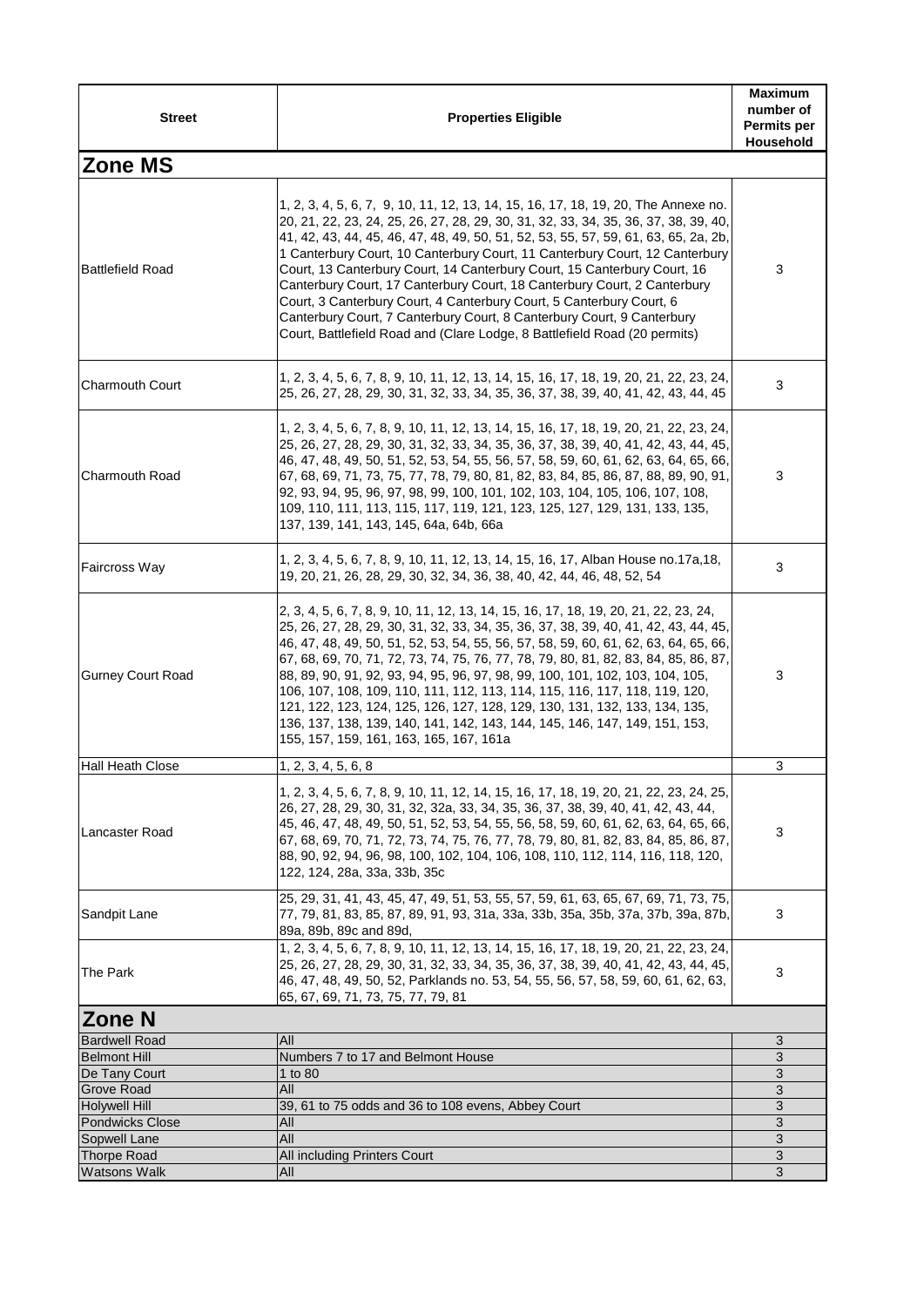| <b>Street</b>                | <b>Properties Eligible</b>                                                                                                                                                                                                                                                                                                                                                | <b>Maximum</b><br>number of<br><b>Permits per</b><br>Household |
|------------------------------|---------------------------------------------------------------------------------------------------------------------------------------------------------------------------------------------------------------------------------------------------------------------------------------------------------------------------------------------------------------------------|----------------------------------------------------------------|
| <b>Zone O</b>                |                                                                                                                                                                                                                                                                                                                                                                           |                                                                |
| Approach Road                | All                                                                                                                                                                                                                                                                                                                                                                       | 2                                                              |
| <b>Cornwall Road</b>         | All                                                                                                                                                                                                                                                                                                                                                                       | $\overline{2}$                                                 |
| Cottonmill Lane              | 2 to 18 evens                                                                                                                                                                                                                                                                                                                                                             | 2                                                              |
| London Road                  | 220a Flat 1 and 2                                                                                                                                                                                                                                                                                                                                                         | 2                                                              |
| Ramsbury Road                | All                                                                                                                                                                                                                                                                                                                                                                       | 2                                                              |
| <b>Riverside Close</b>       | All                                                                                                                                                                                                                                                                                                                                                                       | 2                                                              |
| <b>Riverside Road</b>        | All                                                                                                                                                                                                                                                                                                                                                                       | $\overline{2}$                                                 |
| <b>IZone OC</b>              |                                                                                                                                                                                                                                                                                                                                                                           |                                                                |
| <b>Orient Close</b>          | 2 to 21                                                                                                                                                                                                                                                                                                                                                                   | 3                                                              |
| Zone P                       |                                                                                                                                                                                                                                                                                                                                                                           |                                                                |
| <b>Albion Road</b>           | All                                                                                                                                                                                                                                                                                                                                                                       | 3                                                              |
|                              | 1, 2, 3, 4, 5, 6, 7, 8, 9, 10, 11, 12, 13, 14, 15, 16, 17, 18, 19, 20, 21, 22, 23, 24,                                                                                                                                                                                                                                                                                    |                                                                |
| <b>Arthur Road</b>           | 25, 26, 27, 28, 29, 30, 31, 32, 33, 34, 35, 36, 37, 38, 39, 40, 41, 42, 43, 44, 45,<br>46, 47, 48, 48a and 50                                                                                                                                                                                                                                                             | 3                                                              |
| <b>Blandford Road</b>        | All                                                                                                                                                                                                                                                                                                                                                                       | 3                                                              |
| <b>Blenheim Road</b>         | All                                                                                                                                                                                                                                                                                                                                                                       | 3                                                              |
| <b>Brampton Road</b>         | All                                                                                                                                                                                                                                                                                                                                                                       | 3                                                              |
| <b>Burnham Road</b>          | 1, 2, 2a, 2b, 2c, 3, 4, 5, 6, 7, 8, 9, 10, 11, 12, 13, 14, 15, 16, 17, 18, 19, 20, 21,<br>22, 23, 24, 25, 26, 27, 28, 29, 30, 31, 32, 33, 35, 36, 37, 38, 39, 40, 41, 42, 43,<br>44, 45, 46, 47, 48, 49, 50, 51, 52, 53, 54, 55, 56, 57, 59, 61, 61, 61, 63, 65,<br>67, 69 and 71                                                                                         | 3                                                              |
| Camp Road                    | 1 to 47 odds 2 to 28 evens                                                                                                                                                                                                                                                                                                                                                | 3                                                              |
| Cavendish Road               | All                                                                                                                                                                                                                                                                                                                                                                       | 3                                                              |
| <b>Cecil Road</b>            | All                                                                                                                                                                                                                                                                                                                                                                       | 3                                                              |
| <b>Churchill Road</b>        | All                                                                                                                                                                                                                                                                                                                                                                       | 3                                                              |
| <b>Clarence Road</b>         | All                                                                                                                                                                                                                                                                                                                                                                       | $\overline{3}$                                                 |
| Eaton Road                   | 1, 2, 3, 4, 5, 6, 7, 8, 9, 10, 11, 12, 13, 14, 15, 16, 17, 18, 19, 20, 22 and 24                                                                                                                                                                                                                                                                                          | 3                                                              |
| Gainsborough Avenue          | All                                                                                                                                                                                                                                                                                                                                                                       | 3                                                              |
| Glenferrie Road              | ΑIΙ                                                                                                                                                                                                                                                                                                                                                                       | 3                                                              |
| <b>Granville Road</b>        | 7 to 15 and 25 to 31 odds                                                                                                                                                                                                                                                                                                                                                 | 3                                                              |
| Hamilton Road                | All                                                                                                                                                                                                                                                                                                                                                                       | 3                                                              |
| Harlesden Road               | All                                                                                                                                                                                                                                                                                                                                                                       | 3                                                              |
| <b>Hatfield Road</b>         | 39 to 191 odds and 108 to 130, 144 to 226 evens and The Lodge                                                                                                                                                                                                                                                                                                             | 3                                                              |
| Jennings Road<br>Laurel Road | All<br>All                                                                                                                                                                                                                                                                                                                                                                | 3<br>$\overline{3}$                                            |
| Monks Horton Way             | 1, 2, 3, 4, 5, 6, 7, 8, 9, 10, 11, 12, 14, 15, 16, 17, 18, 19, 20, 22, 23, 24, 25, 26,<br>27, 28, 29, 30, 31, 32, 33 and 34                                                                                                                                                                                                                                               | 3                                                              |
| Ninedells Place              | 1, 2, 3, 4, 5, 6, 7, 8 and 9                                                                                                                                                                                                                                                                                                                                              | 3                                                              |
| Park Avenue                  | All                                                                                                                                                                                                                                                                                                                                                                       | 3                                                              |
| Royal Road                   | Numbers 1, Ground floor Flat 2a and First Floor Flat 2a, 2b, 2, 4, 6, 8, 10 and<br>12                                                                                                                                                                                                                                                                                     | 3                                                              |
| <b>Salisbury Avenue</b>      | 15, 17, 19, 21, 23, 25, 27, 29, 31, 33, 35, 37, 39, 41, 43, 45, 47 and 49                                                                                                                                                                                                                                                                                                 | 3                                                              |
| Sandfield Road               | All                                                                                                                                                                                                                                                                                                                                                                       | $\overline{3}$                                                 |
| Sandpit Lane                 | 18                                                                                                                                                                                                                                                                                                                                                                        | 3                                                              |
| Sefton Close                 | All                                                                                                                                                                                                                                                                                                                                                                       | $\ensuremath{\mathsf{3}}$                                      |
| <b>St Pauls Place</b>        | 1, 2, 3, 4, 5, 6, 7, 8, 9, 10, 11, 12, 14, 15, 16, 17, 18, 19, 20, 21, 22, 23, 24, 25,<br>26, 27, 28, 29, 30, 31 and 32                                                                                                                                                                                                                                                   | 3                                                              |
| Stanhope Road                | 26 to 68 even and 43 to 61 odds                                                                                                                                                                                                                                                                                                                                           | 3                                                              |
| Sunderland Avenue            | All                                                                                                                                                                                                                                                                                                                                                                       | 3                                                              |
| <b>Woodstock Road North</b>  | 1, 2, 3, 4, 5, 6, 6a, 7, 8, 9, 10, 11, 12, 14, 15, 16, 17, 18, 19, 20, 20a, 21, 22,<br>23, 24, 25, 26, 26a, 27, 28, 29, 30, 31, 32, 33, 34, 35, 36, 37, 38, 39, 40, 41,<br>42, 43, 44, 45, 46, 47, 48, 49, 50, 51, 52, 53, 54, 55, 56, 57, 58, 59, 60 and 61<br>including (Wickwood Court 1 permit per property only and normal allocation of<br>Visitor Parking Permits) | 3                                                              |
| <b>Woodstock Road South</b>  | 2, 4, 6, 7, 8, 9, 10, 11, 12, 14, 15, 16, 17, 18, 19, 20, 22, 23, 24, 25, 26, 27, 28,<br>29, 30, 31, 32, 33, 34, 36, 38, 40, 42, 44, 46, 48, 50, 52, 54, 56, 58, 60, 62, 64,<br>66, 68, 70, 72, 74 and 76,                                                                                                                                                                | 3                                                              |
| <b>York Road</b>             | All, (No 20 Allowed up to a maximum of 10 permits)                                                                                                                                                                                                                                                                                                                        | 3                                                              |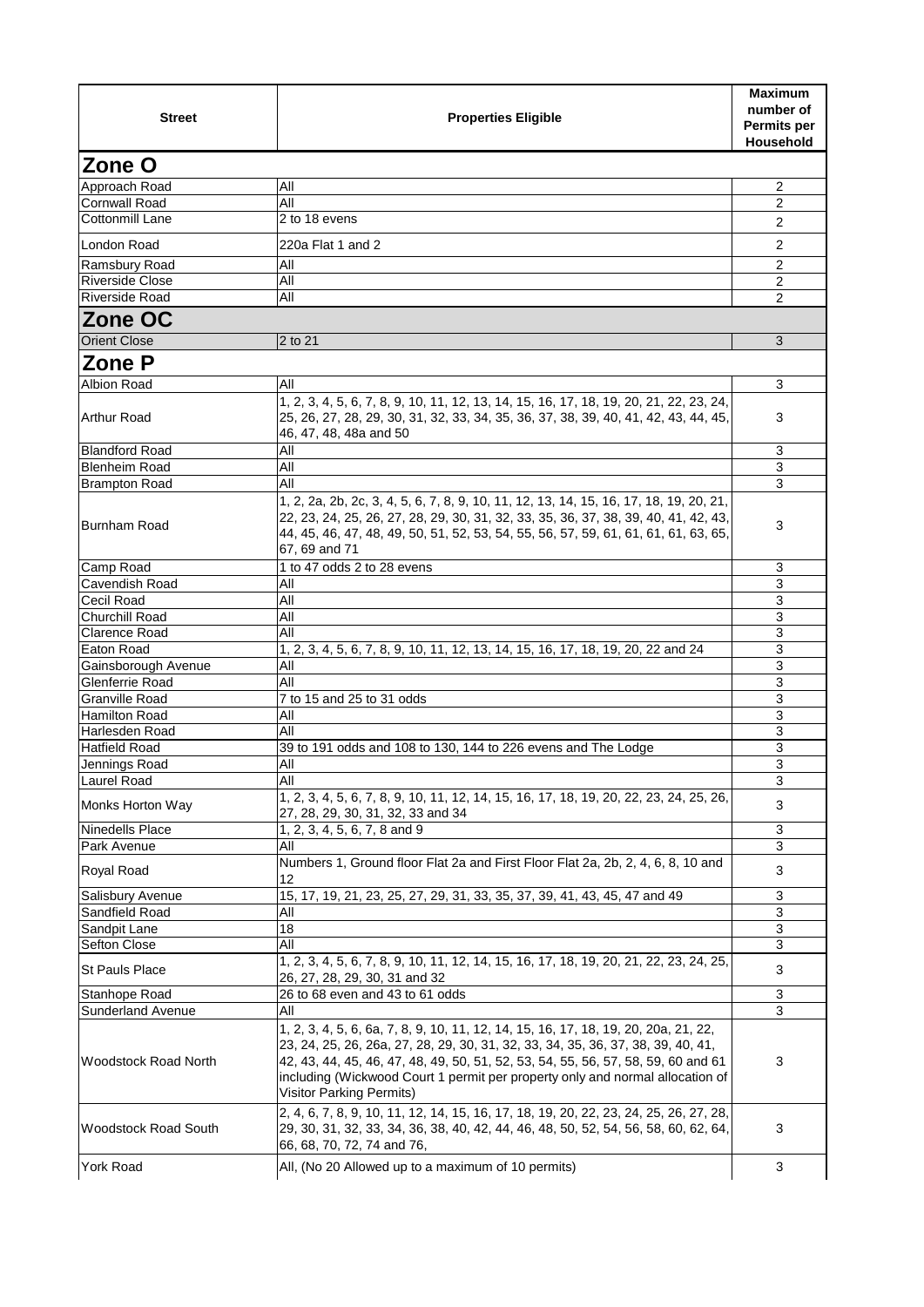| <b>Zone PC</b><br>All<br>Parkway Court<br>3<br><b>Zone PR1</b><br><b>Holywell Hill</b><br>109 and 111<br>3<br>Prospect Road<br>3<br>1 to 13, 14 (1 to 3), 17, 18, 20 to 34, 39 to 68<br><b>Zone PR2</b><br><b>Prospect Road</b><br>65 to 105 odds, 70 to 104 evens<br>3<br>St Julians Road<br>1 to 27, 29 to 39 odds<br>3<br>Zone R<br>7 to 61 odd and 8 to 58 even<br>3<br>Carlisle Avenue<br>Cumberland Court 1 to 28<br>Harpenden Road<br>Odds: 1 to 5, 9, 11, 13, 17, 19, 21, 21a, Evens: 8 to 40<br>3<br>3<br>Palfrey Close<br>All<br>3<br>Pegasus Place<br>1 to 5 and 34 to 36<br>3<br><b>Townsend Drive</b><br>1, 2, 3, 4, 5, 6, 7, 9, 11, 13, 15, 15a, 17 and 19<br>2 to 56 even and 1 to 61 odd and Eleanore Place 1 to 5 Visitors permits only).<br>excluding Chene Mews<br><b>Waverley Road</b><br>3<br>Zone S<br>Alma Cut<br>All including 'Hidden House'<br>3<br>All<br>3<br><b>Black Cut</b><br>63 to 117 odd and 100 to 202 evens<br>3<br>London Road<br>3<br>Lower Paxton Road<br>All<br>3<br><b>Millers Rise</b><br>All<br>14 to 124 and Dorcas Court 1, 2, 3 4 and 5<br>Old London Road<br>3<br>Excluding Devon Court, Henrys Grant, Old Priory Park, Priory Court, The Old<br>Works<br>Paxton Road<br>All<br>3<br>$\mathbf{1}$<br>Tollhouse Point off London Road   All (Maximum of 1 Residents permit per property)<br><b>Vernon Close</b><br>All<br>3<br><b>Watsons Walk</b><br>All<br>3<br>Winton Terrace (Old London<br>$1$ to $8$<br>3<br>Road)<br><b>Zone SR</b><br>All<br><b>Archers Field</b><br>$\sqrt{2}$<br>2<br>Boundary Road<br>1 to 70 and Faulkner Court Flats 1 to 10<br><b>Culver Road</b><br>$\overline{c}$<br>1 to 92<br>1 to 83, Groom Court Flats: 1 to 7 and Stable Court: Flats 1 to 10<br><b>Heath Road</b><br>$\overline{2}$<br>$\overline{c}$<br>Sandpit Lane<br>1 to 21<br>$\overline{2}$<br>2 to 152 even and 1 to 31odd<br>Sandridge Road<br>$\overline{2}$<br><b>Spencer Gate</b><br>1 to 27<br>$\boldsymbol{2}$<br><b>Stonecross</b><br>1 to $3$<br>The Limes<br>2<br>1 to 15<br><b>Upper Culver Road</b><br>1 to 63<br>2<br>1 to 63<br>2<br>Upper Heath Road<br><b>Walton Street</b><br>$\boldsymbol{2}$<br>1 to 45<br>Warwick Road<br>1 to 64<br>$\overline{2}$<br>Zone T<br><b>Branch Road</b><br>1a and 2<br>$\mathfrak{S}$<br>3<br>All<br>Camlet Way<br>$\overline{3}$<br>All<br>Fryth Mead<br>Verulam Road<br>185 and 187<br>3 | <b>Street</b> | <b>Properties Eligible</b> | <b>Maximum</b><br>number of<br>Permits per<br>Household |
|----------------------------------------------------------------------------------------------------------------------------------------------------------------------------------------------------------------------------------------------------------------------------------------------------------------------------------------------------------------------------------------------------------------------------------------------------------------------------------------------------------------------------------------------------------------------------------------------------------------------------------------------------------------------------------------------------------------------------------------------------------------------------------------------------------------------------------------------------------------------------------------------------------------------------------------------------------------------------------------------------------------------------------------------------------------------------------------------------------------------------------------------------------------------------------------------------------------------------------------------------------------------------------------------------------------------------------------------------------------------------------------------------------------------------------------------------------------------------------------------------------------------------------------------------------------------------------------------------------------------------------------------------------------------------------------------------------------------------------------------------------------------------------------------------------------------------------------------------------------------------------------------------------------------------------------------------------------------------------------------------------------------------------------------------------------------------------------------------------------------------------------------------------------------------------------------------------------------------------------------------------------------------------------------------------------------------------------------------------------------------------------|---------------|----------------------------|---------------------------------------------------------|
|                                                                                                                                                                                                                                                                                                                                                                                                                                                                                                                                                                                                                                                                                                                                                                                                                                                                                                                                                                                                                                                                                                                                                                                                                                                                                                                                                                                                                                                                                                                                                                                                                                                                                                                                                                                                                                                                                                                                                                                                                                                                                                                                                                                                                                                                                                                                                                                        |               |                            |                                                         |
|                                                                                                                                                                                                                                                                                                                                                                                                                                                                                                                                                                                                                                                                                                                                                                                                                                                                                                                                                                                                                                                                                                                                                                                                                                                                                                                                                                                                                                                                                                                                                                                                                                                                                                                                                                                                                                                                                                                                                                                                                                                                                                                                                                                                                                                                                                                                                                                        |               |                            |                                                         |
|                                                                                                                                                                                                                                                                                                                                                                                                                                                                                                                                                                                                                                                                                                                                                                                                                                                                                                                                                                                                                                                                                                                                                                                                                                                                                                                                                                                                                                                                                                                                                                                                                                                                                                                                                                                                                                                                                                                                                                                                                                                                                                                                                                                                                                                                                                                                                                                        |               |                            |                                                         |
|                                                                                                                                                                                                                                                                                                                                                                                                                                                                                                                                                                                                                                                                                                                                                                                                                                                                                                                                                                                                                                                                                                                                                                                                                                                                                                                                                                                                                                                                                                                                                                                                                                                                                                                                                                                                                                                                                                                                                                                                                                                                                                                                                                                                                                                                                                                                                                                        |               |                            |                                                         |
|                                                                                                                                                                                                                                                                                                                                                                                                                                                                                                                                                                                                                                                                                                                                                                                                                                                                                                                                                                                                                                                                                                                                                                                                                                                                                                                                                                                                                                                                                                                                                                                                                                                                                                                                                                                                                                                                                                                                                                                                                                                                                                                                                                                                                                                                                                                                                                                        |               |                            |                                                         |
|                                                                                                                                                                                                                                                                                                                                                                                                                                                                                                                                                                                                                                                                                                                                                                                                                                                                                                                                                                                                                                                                                                                                                                                                                                                                                                                                                                                                                                                                                                                                                                                                                                                                                                                                                                                                                                                                                                                                                                                                                                                                                                                                                                                                                                                                                                                                                                                        |               |                            |                                                         |
|                                                                                                                                                                                                                                                                                                                                                                                                                                                                                                                                                                                                                                                                                                                                                                                                                                                                                                                                                                                                                                                                                                                                                                                                                                                                                                                                                                                                                                                                                                                                                                                                                                                                                                                                                                                                                                                                                                                                                                                                                                                                                                                                                                                                                                                                                                                                                                                        |               |                            |                                                         |
|                                                                                                                                                                                                                                                                                                                                                                                                                                                                                                                                                                                                                                                                                                                                                                                                                                                                                                                                                                                                                                                                                                                                                                                                                                                                                                                                                                                                                                                                                                                                                                                                                                                                                                                                                                                                                                                                                                                                                                                                                                                                                                                                                                                                                                                                                                                                                                                        |               |                            |                                                         |
|                                                                                                                                                                                                                                                                                                                                                                                                                                                                                                                                                                                                                                                                                                                                                                                                                                                                                                                                                                                                                                                                                                                                                                                                                                                                                                                                                                                                                                                                                                                                                                                                                                                                                                                                                                                                                                                                                                                                                                                                                                                                                                                                                                                                                                                                                                                                                                                        |               |                            |                                                         |
|                                                                                                                                                                                                                                                                                                                                                                                                                                                                                                                                                                                                                                                                                                                                                                                                                                                                                                                                                                                                                                                                                                                                                                                                                                                                                                                                                                                                                                                                                                                                                                                                                                                                                                                                                                                                                                                                                                                                                                                                                                                                                                                                                                                                                                                                                                                                                                                        |               |                            |                                                         |
|                                                                                                                                                                                                                                                                                                                                                                                                                                                                                                                                                                                                                                                                                                                                                                                                                                                                                                                                                                                                                                                                                                                                                                                                                                                                                                                                                                                                                                                                                                                                                                                                                                                                                                                                                                                                                                                                                                                                                                                                                                                                                                                                                                                                                                                                                                                                                                                        |               |                            |                                                         |
|                                                                                                                                                                                                                                                                                                                                                                                                                                                                                                                                                                                                                                                                                                                                                                                                                                                                                                                                                                                                                                                                                                                                                                                                                                                                                                                                                                                                                                                                                                                                                                                                                                                                                                                                                                                                                                                                                                                                                                                                                                                                                                                                                                                                                                                                                                                                                                                        |               |                            |                                                         |
|                                                                                                                                                                                                                                                                                                                                                                                                                                                                                                                                                                                                                                                                                                                                                                                                                                                                                                                                                                                                                                                                                                                                                                                                                                                                                                                                                                                                                                                                                                                                                                                                                                                                                                                                                                                                                                                                                                                                                                                                                                                                                                                                                                                                                                                                                                                                                                                        |               |                            |                                                         |
|                                                                                                                                                                                                                                                                                                                                                                                                                                                                                                                                                                                                                                                                                                                                                                                                                                                                                                                                                                                                                                                                                                                                                                                                                                                                                                                                                                                                                                                                                                                                                                                                                                                                                                                                                                                                                                                                                                                                                                                                                                                                                                                                                                                                                                                                                                                                                                                        |               |                            |                                                         |
|                                                                                                                                                                                                                                                                                                                                                                                                                                                                                                                                                                                                                                                                                                                                                                                                                                                                                                                                                                                                                                                                                                                                                                                                                                                                                                                                                                                                                                                                                                                                                                                                                                                                                                                                                                                                                                                                                                                                                                                                                                                                                                                                                                                                                                                                                                                                                                                        |               |                            |                                                         |
|                                                                                                                                                                                                                                                                                                                                                                                                                                                                                                                                                                                                                                                                                                                                                                                                                                                                                                                                                                                                                                                                                                                                                                                                                                                                                                                                                                                                                                                                                                                                                                                                                                                                                                                                                                                                                                                                                                                                                                                                                                                                                                                                                                                                                                                                                                                                                                                        |               |                            |                                                         |
|                                                                                                                                                                                                                                                                                                                                                                                                                                                                                                                                                                                                                                                                                                                                                                                                                                                                                                                                                                                                                                                                                                                                                                                                                                                                                                                                                                                                                                                                                                                                                                                                                                                                                                                                                                                                                                                                                                                                                                                                                                                                                                                                                                                                                                                                                                                                                                                        |               |                            |                                                         |
|                                                                                                                                                                                                                                                                                                                                                                                                                                                                                                                                                                                                                                                                                                                                                                                                                                                                                                                                                                                                                                                                                                                                                                                                                                                                                                                                                                                                                                                                                                                                                                                                                                                                                                                                                                                                                                                                                                                                                                                                                                                                                                                                                                                                                                                                                                                                                                                        |               |                            |                                                         |
|                                                                                                                                                                                                                                                                                                                                                                                                                                                                                                                                                                                                                                                                                                                                                                                                                                                                                                                                                                                                                                                                                                                                                                                                                                                                                                                                                                                                                                                                                                                                                                                                                                                                                                                                                                                                                                                                                                                                                                                                                                                                                                                                                                                                                                                                                                                                                                                        |               |                            |                                                         |
|                                                                                                                                                                                                                                                                                                                                                                                                                                                                                                                                                                                                                                                                                                                                                                                                                                                                                                                                                                                                                                                                                                                                                                                                                                                                                                                                                                                                                                                                                                                                                                                                                                                                                                                                                                                                                                                                                                                                                                                                                                                                                                                                                                                                                                                                                                                                                                                        |               |                            |                                                         |
|                                                                                                                                                                                                                                                                                                                                                                                                                                                                                                                                                                                                                                                                                                                                                                                                                                                                                                                                                                                                                                                                                                                                                                                                                                                                                                                                                                                                                                                                                                                                                                                                                                                                                                                                                                                                                                                                                                                                                                                                                                                                                                                                                                                                                                                                                                                                                                                        |               |                            |                                                         |
|                                                                                                                                                                                                                                                                                                                                                                                                                                                                                                                                                                                                                                                                                                                                                                                                                                                                                                                                                                                                                                                                                                                                                                                                                                                                                                                                                                                                                                                                                                                                                                                                                                                                                                                                                                                                                                                                                                                                                                                                                                                                                                                                                                                                                                                                                                                                                                                        |               |                            |                                                         |
|                                                                                                                                                                                                                                                                                                                                                                                                                                                                                                                                                                                                                                                                                                                                                                                                                                                                                                                                                                                                                                                                                                                                                                                                                                                                                                                                                                                                                                                                                                                                                                                                                                                                                                                                                                                                                                                                                                                                                                                                                                                                                                                                                                                                                                                                                                                                                                                        |               |                            |                                                         |
|                                                                                                                                                                                                                                                                                                                                                                                                                                                                                                                                                                                                                                                                                                                                                                                                                                                                                                                                                                                                                                                                                                                                                                                                                                                                                                                                                                                                                                                                                                                                                                                                                                                                                                                                                                                                                                                                                                                                                                                                                                                                                                                                                                                                                                                                                                                                                                                        |               |                            |                                                         |
|                                                                                                                                                                                                                                                                                                                                                                                                                                                                                                                                                                                                                                                                                                                                                                                                                                                                                                                                                                                                                                                                                                                                                                                                                                                                                                                                                                                                                                                                                                                                                                                                                                                                                                                                                                                                                                                                                                                                                                                                                                                                                                                                                                                                                                                                                                                                                                                        |               |                            |                                                         |
|                                                                                                                                                                                                                                                                                                                                                                                                                                                                                                                                                                                                                                                                                                                                                                                                                                                                                                                                                                                                                                                                                                                                                                                                                                                                                                                                                                                                                                                                                                                                                                                                                                                                                                                                                                                                                                                                                                                                                                                                                                                                                                                                                                                                                                                                                                                                                                                        |               |                            |                                                         |
|                                                                                                                                                                                                                                                                                                                                                                                                                                                                                                                                                                                                                                                                                                                                                                                                                                                                                                                                                                                                                                                                                                                                                                                                                                                                                                                                                                                                                                                                                                                                                                                                                                                                                                                                                                                                                                                                                                                                                                                                                                                                                                                                                                                                                                                                                                                                                                                        |               |                            |                                                         |
|                                                                                                                                                                                                                                                                                                                                                                                                                                                                                                                                                                                                                                                                                                                                                                                                                                                                                                                                                                                                                                                                                                                                                                                                                                                                                                                                                                                                                                                                                                                                                                                                                                                                                                                                                                                                                                                                                                                                                                                                                                                                                                                                                                                                                                                                                                                                                                                        |               |                            |                                                         |
|                                                                                                                                                                                                                                                                                                                                                                                                                                                                                                                                                                                                                                                                                                                                                                                                                                                                                                                                                                                                                                                                                                                                                                                                                                                                                                                                                                                                                                                                                                                                                                                                                                                                                                                                                                                                                                                                                                                                                                                                                                                                                                                                                                                                                                                                                                                                                                                        |               |                            |                                                         |
|                                                                                                                                                                                                                                                                                                                                                                                                                                                                                                                                                                                                                                                                                                                                                                                                                                                                                                                                                                                                                                                                                                                                                                                                                                                                                                                                                                                                                                                                                                                                                                                                                                                                                                                                                                                                                                                                                                                                                                                                                                                                                                                                                                                                                                                                                                                                                                                        |               |                            |                                                         |
|                                                                                                                                                                                                                                                                                                                                                                                                                                                                                                                                                                                                                                                                                                                                                                                                                                                                                                                                                                                                                                                                                                                                                                                                                                                                                                                                                                                                                                                                                                                                                                                                                                                                                                                                                                                                                                                                                                                                                                                                                                                                                                                                                                                                                                                                                                                                                                                        |               |                            |                                                         |
|                                                                                                                                                                                                                                                                                                                                                                                                                                                                                                                                                                                                                                                                                                                                                                                                                                                                                                                                                                                                                                                                                                                                                                                                                                                                                                                                                                                                                                                                                                                                                                                                                                                                                                                                                                                                                                                                                                                                                                                                                                                                                                                                                                                                                                                                                                                                                                                        |               |                            |                                                         |
|                                                                                                                                                                                                                                                                                                                                                                                                                                                                                                                                                                                                                                                                                                                                                                                                                                                                                                                                                                                                                                                                                                                                                                                                                                                                                                                                                                                                                                                                                                                                                                                                                                                                                                                                                                                                                                                                                                                                                                                                                                                                                                                                                                                                                                                                                                                                                                                        |               |                            |                                                         |
|                                                                                                                                                                                                                                                                                                                                                                                                                                                                                                                                                                                                                                                                                                                                                                                                                                                                                                                                                                                                                                                                                                                                                                                                                                                                                                                                                                                                                                                                                                                                                                                                                                                                                                                                                                                                                                                                                                                                                                                                                                                                                                                                                                                                                                                                                                                                                                                        |               |                            |                                                         |
|                                                                                                                                                                                                                                                                                                                                                                                                                                                                                                                                                                                                                                                                                                                                                                                                                                                                                                                                                                                                                                                                                                                                                                                                                                                                                                                                                                                                                                                                                                                                                                                                                                                                                                                                                                                                                                                                                                                                                                                                                                                                                                                                                                                                                                                                                                                                                                                        |               |                            |                                                         |
|                                                                                                                                                                                                                                                                                                                                                                                                                                                                                                                                                                                                                                                                                                                                                                                                                                                                                                                                                                                                                                                                                                                                                                                                                                                                                                                                                                                                                                                                                                                                                                                                                                                                                                                                                                                                                                                                                                                                                                                                                                                                                                                                                                                                                                                                                                                                                                                        |               |                            |                                                         |
|                                                                                                                                                                                                                                                                                                                                                                                                                                                                                                                                                                                                                                                                                                                                                                                                                                                                                                                                                                                                                                                                                                                                                                                                                                                                                                                                                                                                                                                                                                                                                                                                                                                                                                                                                                                                                                                                                                                                                                                                                                                                                                                                                                                                                                                                                                                                                                                        |               |                            |                                                         |
|                                                                                                                                                                                                                                                                                                                                                                                                                                                                                                                                                                                                                                                                                                                                                                                                                                                                                                                                                                                                                                                                                                                                                                                                                                                                                                                                                                                                                                                                                                                                                                                                                                                                                                                                                                                                                                                                                                                                                                                                                                                                                                                                                                                                                                                                                                                                                                                        |               |                            |                                                         |
|                                                                                                                                                                                                                                                                                                                                                                                                                                                                                                                                                                                                                                                                                                                                                                                                                                                                                                                                                                                                                                                                                                                                                                                                                                                                                                                                                                                                                                                                                                                                                                                                                                                                                                                                                                                                                                                                                                                                                                                                                                                                                                                                                                                                                                                                                                                                                                                        |               |                            |                                                         |
|                                                                                                                                                                                                                                                                                                                                                                                                                                                                                                                                                                                                                                                                                                                                                                                                                                                                                                                                                                                                                                                                                                                                                                                                                                                                                                                                                                                                                                                                                                                                                                                                                                                                                                                                                                                                                                                                                                                                                                                                                                                                                                                                                                                                                                                                                                                                                                                        |               |                            |                                                         |
|                                                                                                                                                                                                                                                                                                                                                                                                                                                                                                                                                                                                                                                                                                                                                                                                                                                                                                                                                                                                                                                                                                                                                                                                                                                                                                                                                                                                                                                                                                                                                                                                                                                                                                                                                                                                                                                                                                                                                                                                                                                                                                                                                                                                                                                                                                                                                                                        |               |                            |                                                         |
|                                                                                                                                                                                                                                                                                                                                                                                                                                                                                                                                                                                                                                                                                                                                                                                                                                                                                                                                                                                                                                                                                                                                                                                                                                                                                                                                                                                                                                                                                                                                                                                                                                                                                                                                                                                                                                                                                                                                                                                                                                                                                                                                                                                                                                                                                                                                                                                        |               |                            |                                                         |
|                                                                                                                                                                                                                                                                                                                                                                                                                                                                                                                                                                                                                                                                                                                                                                                                                                                                                                                                                                                                                                                                                                                                                                                                                                                                                                                                                                                                                                                                                                                                                                                                                                                                                                                                                                                                                                                                                                                                                                                                                                                                                                                                                                                                                                                                                                                                                                                        |               |                            |                                                         |